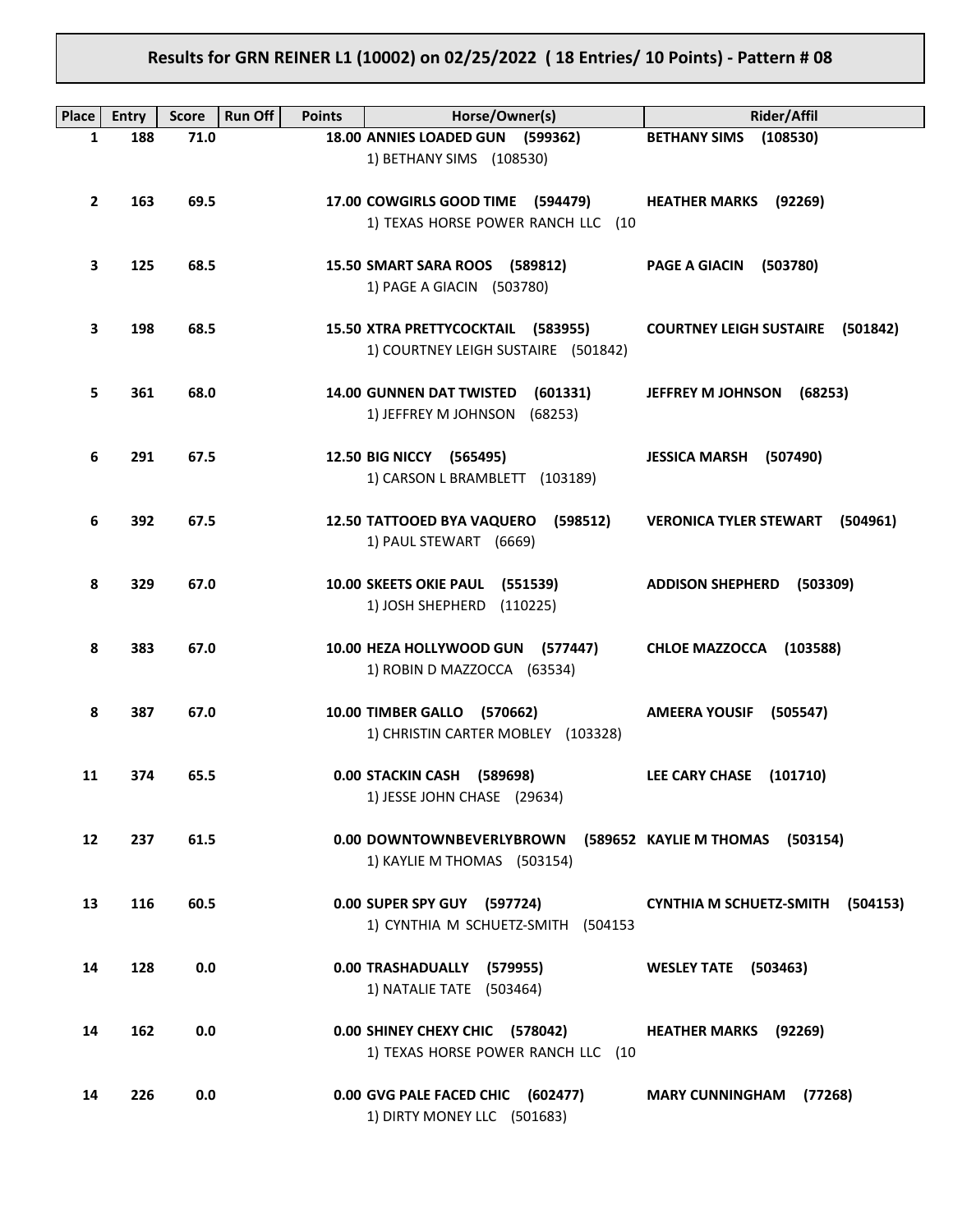| 14 | 338 | 0.0 | 0.00 A GUNNERS ENTERPRISE (571777)<br>1) DANA MARIE RASCH (503121)       | DANA MARIE RASCH (503121)                  |
|----|-----|-----|--------------------------------------------------------------------------|--------------------------------------------|
| 14 | 356 | 0.0 | 0.00 SMOKING SILVER STAR (603157)<br>1) STEPHANIE REECE JACKSON (503763) | <b>STEPHANIE REECE JACKSON</b><br>(503763) |

Show Secretary: